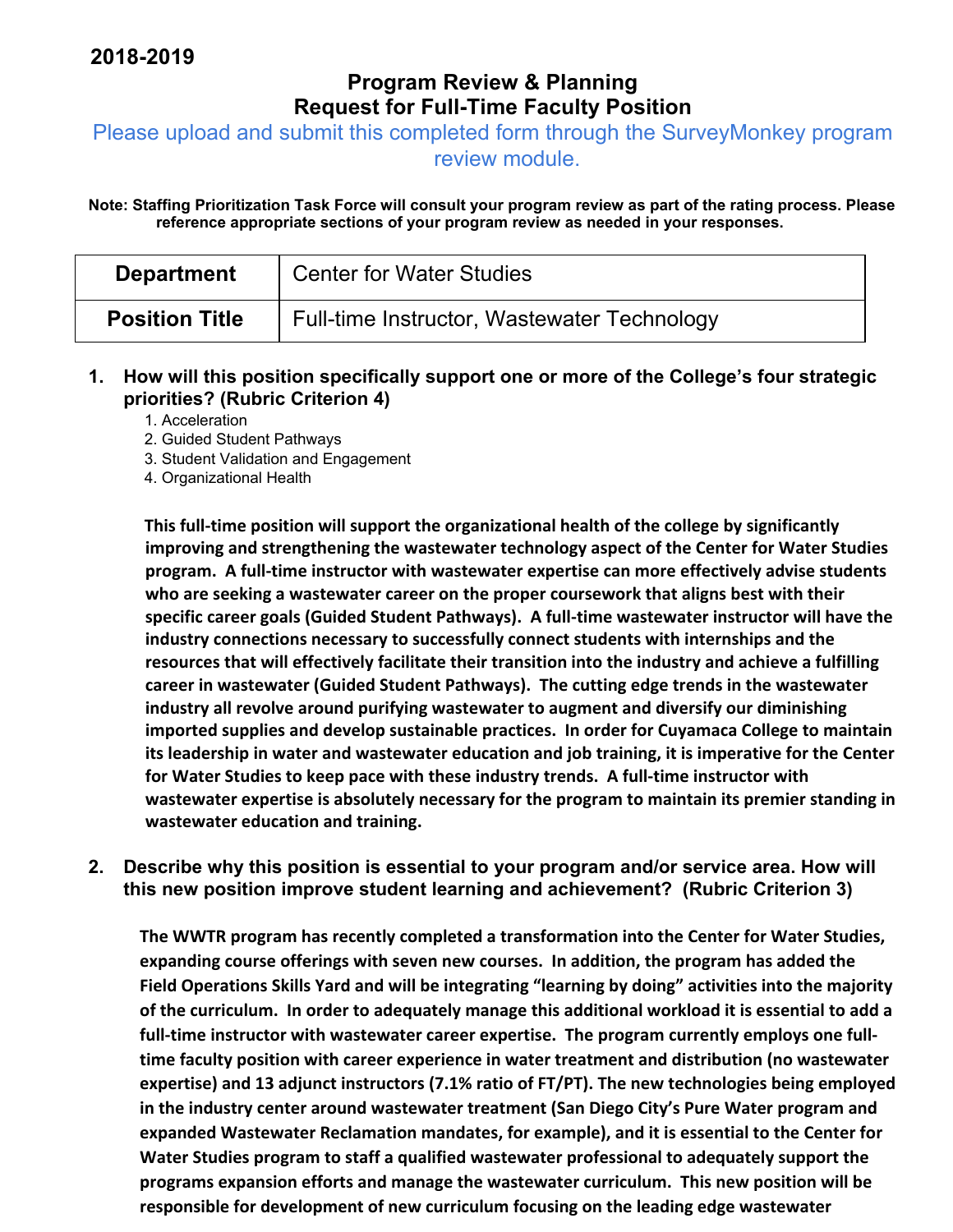**technologies being employed in the industry today. Students in our wastewater program will need to learn these new technologies in order to maintain an advantage in competing for these jobs.**

**3. How has the lack of this position impacted your program and/or service area? What will be the impact to the program and/or service area if this position is not filled? (Rubric Criterion 3)** 

**If this position is not filled, it will significantly and negatively impact the programs ability to adequately prepare our students for a career in the wastewater sector of the industry. The new technologies in wastewater revolve around advanced purification of wastewater into drinking water, requiring new technological skills and additional State‐mandated certifications required by our students to take advantage of these new employment opportunities. The new full‐time position will have expertise in these new technologies, and will be responsible for development of coursework focusing on the technology and the expertise required to take and pass State certification exams developed for these new disciplines. This new position is essential to the programs continued development in the wastewater sector and in our programs ability to serve our students. If our program cannot keep pace with the industry's needs, students desiring a career in wastewater will have no choice but to pursue expensive private training options.**

**4. Has there been or do you believe there will be an increase in demand for your programs and/or services? Please discuss supporting data from recent semesters. For example, enrollment trends, waitlist pressures, or wait time for appointments and support services as they apply to this position. (Rubric Criterion 2)** 

**The Center for Water Studies program is currently pursuing an aggressive recruiting effort, geared towards women, retiring military veterans, and high school STEM students, and it is expected that enrollments in the future will increase as a result of these recruiting efforts. Additionally, a recent Government Accountability Office Bureau of Labor Standards report projects that 8.2% of existing Water & Wastewater industry jobs will need to be replaced annually between 2016 and 2026. That translates into 400 job vacancies annually In San Diego County, which employs about 5,000 in the water & wastewater industry. The industry relies heavily on graduates from our program to fill entry level positions. With the programs emphasis on recruiting under our current NSF grant** efforts, and the high rate of industry turnover due to retirements, it is essential to hire a full-time **instructor with career expertise in wastewater treatment and collections in order for the program to keep pace with the increased level of new students and job openings that are projected for the industry in the future.**

**5. Is this a new position, replacement for a retirement or upcoming retirement, replacement for a tenure failure, replacement for internal promotion (faculty to administrator), or replacement for other circumstances? Please explain. (Rubric Criterion 3)** 

**This request is for a new position.**